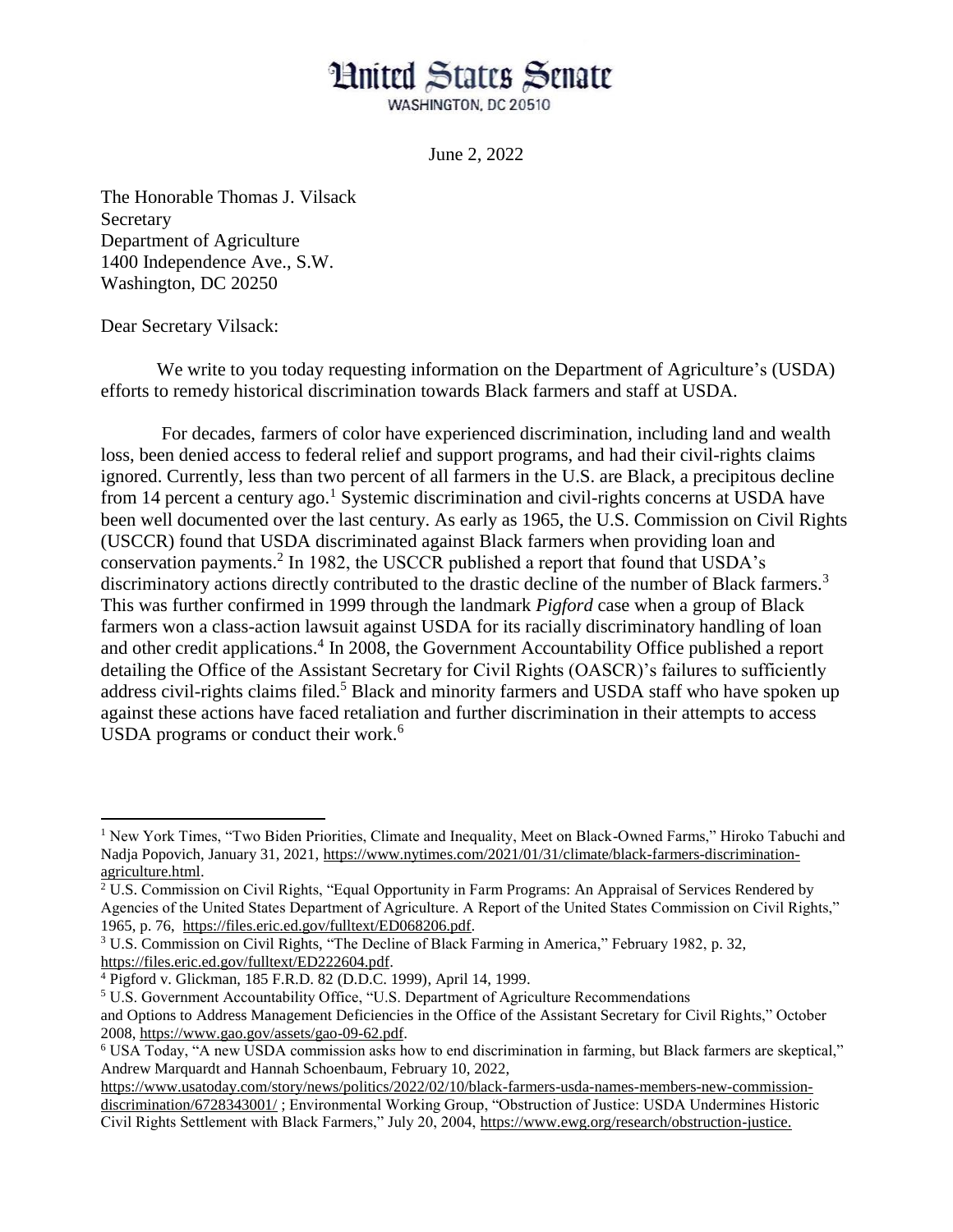In September 2021, USDA's Office of the Inspector General (OIG) released a report, the "USDA Oversight of Civil Rights Complaints." <sup>7</sup> The report evaluated OASCR's handling of a number of civil-rights complaints received between 2016 and 2019, finding that it took an average of more than 630 days for a complaint to be processed. This review period became increasingly longer during this timeframe, jumping from 594 days in 2017 to 799 days in 2019. Additionally, the report found instances where cases were closed altogether without an adequate investigation.<sup>8</sup> The report made 21 recommendations including updating the existing guidance to expedite the complaint processing time and calling for OASCR to address their past failure to implement USDA's civil-rights goals and objectives when reviewing complaints. <sup>9</sup>

In March 2022 during a hearing of the House Agriculture Committee's Subcommittee on Nutrition Oversight and Department Operations, USDA Inspector General Phyllis Fong testified on the findings of the September 2021 report.<sup>10</sup> Ms. Fong noted in her testimony that the current Deputy Assistant Secretary at OASCR, Monica Rainge, agreed to act on the recommendations laid out in the report and submitted a proposed action plan that the OIG's office approved. Ms. Fong noted that the report found it was critical that the complaint process be reformed in order to address the "perceived discrimination in USDA programs and [build] public trust and confidence that the department can serve all the people."  $11$ 

Also in March 2022, the USDA established the Equity Commission to "objectively confront the hard reality of past discrimination and its lingering harm; helping USDA build back better, and serve our customers more fairly and equitably."<sup>12</sup> The Commission was created following President Biden's Executive Order On Advancing Racial Equity and Support for Underserved Communities Through the Federal Government and funding under the *American Rescue Plan Act*. <sup>13</sup> While we are glad to see that you and USDA leadership are taking these concerns seriously, more must be done.

My colleagues and I have taken steps in Congress to address the historical discrimination at USDA and ensure long-term, sustainable equity. Last February, we reintroduced the *Justice for Black Farmers Act* to remedy USDA's documented decades of discrimination against Black farmers.<sup>14</sup> Our bill would create an independent oversight board that would review the civil-rights complaints made against USDA. The bill would reform OASCR by codifying a moratorium on farm

 $\ddot{\phantom{a}}$ 

<sup>7</sup> U.S. Department of Agriculture, "Audit Report: USDA Oversight of Civil Rights

Complaints," September 2021[, https://www.usda.gov/sites/default/files/audit-reports/60601-0001-](https://www.usda.gov/sites/default/files/audit-reports/60601-0001-21_FR_508_FOIA_redacted_public_930%20%28signed%29.pdf)

[<sup>21</sup>\\_FR\\_508\\_FOIA\\_redacted\\_public\\_930%20%28signed%29.pdf.](https://www.usda.gov/sites/default/files/audit-reports/60601-0001-21_FR_508_FOIA_redacted_public_930%20%28signed%29.pdf)

<sup>8</sup> *Id.* pp. 5-6.

<sup>9</sup> *Id*, p.4*.* 

<sup>&</sup>lt;sup>10</sup> U.S. House Committee on Agriculture, Subcommittee on Nutrition, Oversight, and Department Operations, "Review of the Office of the Inspector General Report on 'USDA Oversight of Civil Rights Complaints'", February 15, 2022, [https://agriculture.house.gov/calendar/eventsingle.aspx?EventID=2421.](https://agriculture.house.gov/calendar/eventsingle.aspx?EventID=2421)

 $^{11}$ *Id.* 

<sup>&</sup>lt;sup>12</sup> U.S. Department of Agriculture, "Advancing Equity at USDA," [https://www.usda.gov/equity-commission.](https://www.usda.gov/equity-commission) <sup>13</sup>American Rescue Plan Act of 2021, H.R.1319, [https://www.congress.gov/bill/117th-congress/house-](https://www.congress.gov/bill/117th-congress/house-bill/1319/text#toc-HC796C24EF87745D2AFF9F9676E627D6E)

[bill/1319/text#toc-HC796C24EF87745D2AFF9F9676E627D6E](https://www.congress.gov/bill/117th-congress/house-bill/1319/text#toc-HC796C24EF87745D2AFF9F9676E627D6E) ; Executive Order 13985, "Advancing Racial Equity and Support for Underserved Communities Through the Federal Government," press release, January 20, 2021, [https://www.whitehouse.gov/briefing-room/presidential-actions/2021/01/20/executive-order-advancing-racial-equity](https://www.whitehouse.gov/briefing-room/presidential-actions/2021/01/20/executive-order-advancing-racial-equity-and-support-for-underserved-communities-through-the-federal-government/)[and-support-for-underserved-communities-through-the-federal-government/.](https://www.whitehouse.gov/briefing-room/presidential-actions/2021/01/20/executive-order-advancing-racial-equity-and-support-for-underserved-communities-through-the-federal-government/)

<sup>&</sup>lt;sup>14</sup> Office of Senator Elizabeth Warren, "Warren, Booker, Gillibrand Announce Comprehensive Bill to Address the History of Discrimination in Federal Agricultural Policy," press release, November 19, 2020,

[https://www.warren.senate.gov/newsroom/press-releases/warren-booker-gillibrand-announce-comprehensive-bill-to](https://www.warren.senate.gov/newsroom/press-releases/warren-booker-gillibrand-announce-comprehensive-bill-to-address-the-history-of-discrimination-in-federal-agricultural-policy)[address-the-history-of-discrimination-in-federal-agricultural-policy.](https://www.warren.senate.gov/newsroom/press-releases/warren-booker-gillibrand-announce-comprehensive-bill-to-address-the-history-of-discrimination-in-federal-agricultural-policy)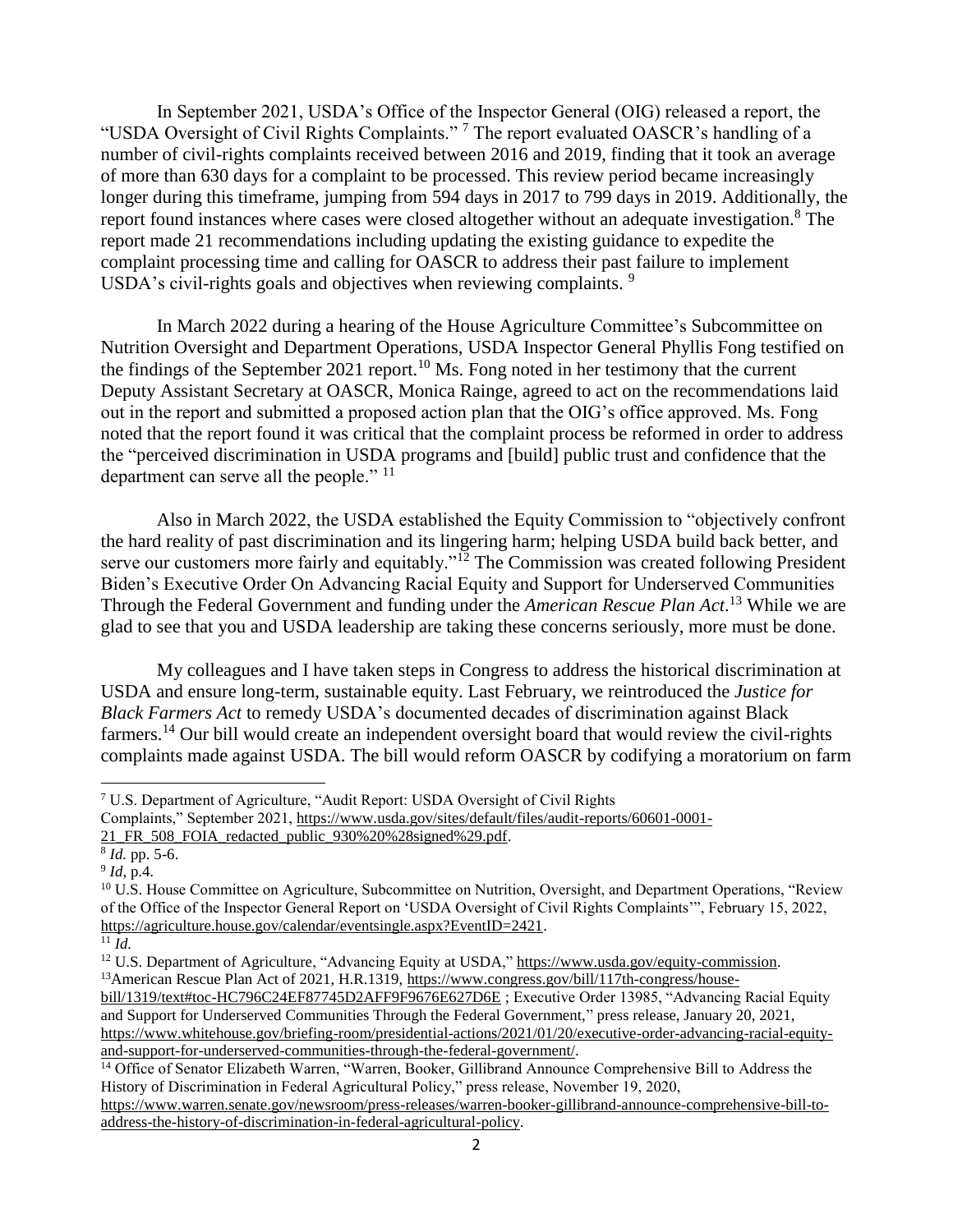foreclosures when a civil-rights complaint is being considered. It would also protect the remaining communities of Black farmers from further land loss, and it would work to restore the land loss many Black farmers have already experienced by establishing new land grants. Legislative action, however, is only one option for the federal government to reverse the decades-long mistreatment of Black farmers.

USDA has not had a Senate-confirmed Assistant Secretary for Civil Rights to lead OASCR in over four years.<sup>15</sup> We are pleased that the President has taken steps to rectify this with his nomination of Margo Schlanger.<sup>16</sup> During her confirmation hearing, Ms. Schlanger acknowledged the past issues of distrust between USDA and communities that have been previously excluded from USDA programs, such as Black farmers.  $^{17}$  She also committed to addressing problems with the complaint process and ensuring that complaints would be accurately and swiftly assessed.<sup>18</sup> Furthermore, Ms. Schlanger acknowledged the need for "backward- and forward-looking action to repair past mistakes and to ensure there are no new ones."<sup>19</sup>

OASCR has repeatedly failed to protect the rights of Black farmers and staff. While Schlanger's nomination is pending, it is within your authority to take immediate action to address the concerns raised by Black farmers and work to put the USDA on a more equitable path moving forward, and we ask you to do so without delay. Specifically, we ask that you establish an independent oversight board to supervise OASCR's handling of civil-rights complaints. This new board must have the ability to examine any dismissals of complaints, including initial dismissals when OASCR has previously determined there is a "non-complaint" due to lack of jurisdiction. We also ask that you appoint a civil-rights ombudsperson to assist farmers in navigating the complaints process.

In addition to reforms needed more broadly at OASCR, it is critical that you address the current complaints process. As noted in the most recent USDA OIG's report, complaints can languish for years, and some claimants have even died while waiting for a decision to be reached.<sup>20</sup> Former USDA employees have also noted that at times OASCR has closed complaints without thoroughly investigating them to cut down on processing times. USDA must pause the statute of limitations on a case when a complaint is filed with OASCR and reinstate a moratorium on foreclosures while their discrimination complaint is pending. Farmers must also have the right to

 $\overline{a}$ 

<sup>&</sup>lt;sup>15</sup> Roll Call, "USDA official to resign, leaving civil rights post vacant," Ellyn Ferguson, January 17, 2020, [https://rollcall.com/2020/01/17/usda-official-to-resign-leaving-civil-rights-post-vacant/.](https://rollcall.com/2020/01/17/usda-official-to-resign-leaving-civil-rights-post-vacant/)

<sup>&</sup>lt;sup>16</sup> U.S. Department of Agriculture, "Statement by Agriculture Secretary Tom Vilsack on the Intent to Nominate Margo Schlanger to Serve as USDA Assistant Secretary for Civil Rights," press release, September 16, 2021, [https://www.usda.gov/media/press-releases/2021/09/16/statement-agriculture-secretary-tom-vilsack-intent-nominate](https://www.usda.gov/media/press-releases/2021/09/16/statement-agriculture-secretary-tom-vilsack-intent-nominate-margo)[margo.](https://www.usda.gov/media/press-releases/2021/09/16/statement-agriculture-secretary-tom-vilsack-intent-nominate-margo)

<sup>&</sup>lt;sup>17</sup> U.S. Senate Committee on Agriculture, Nutrition, & Forestry, "Nomination Hearing to Consider the Following Nominations: Chavonda J. Jacobs-Young to be Under Secretary of Agriculture for Research, Education, and Economics, USDA and Margo Schlanger to be an Assistant Secretary of Agriculture, USDA," November 17, 2021, [https://www.agriculture.senate.gov/hearings/to-consider-the-following-nominations-chavonda-j-jacobs-young-to-be](https://www.agriculture.senate.gov/hearings/to-consider-the-following-nominations-chavonda-j-jacobs-young-to-be-under-secretary-of-agriculture-for-research-education-and-economics-usda-and-margo-schlanger-to-be-an-assistant-secretary-of-agriculture-usda)[under-secretary-of-agriculture-for-research-education-and-economics-usda-and-margo-schlanger-to-be-an-assistant](https://www.agriculture.senate.gov/hearings/to-consider-the-following-nominations-chavonda-j-jacobs-young-to-be-under-secretary-of-agriculture-for-research-education-and-economics-usda-and-margo-schlanger-to-be-an-assistant-secretary-of-agriculture-usda)[secretary-of-agriculture-usda.](https://www.agriculture.senate.gov/hearings/to-consider-the-following-nominations-chavonda-j-jacobs-young-to-be-under-secretary-of-agriculture-for-research-education-and-economics-usda-and-margo-schlanger-to-be-an-assistant-secretary-of-agriculture-usda)

 $^{18}$  *Id.* <sup>19</sup> *Id.* 

<sup>&</sup>lt;sup>20</sup> U.S. Government Accountability Office, "U.S. Department of Agriculture Recommendations and Options to Address Management Deficiencies in the Office of the Assistant Secretary for Civil Rights," October 2008, p. 15, [https://www.gao.gov/assets/gao-09-62.pdf.](https://www.gao.gov/assets/gao-09-62.pdf)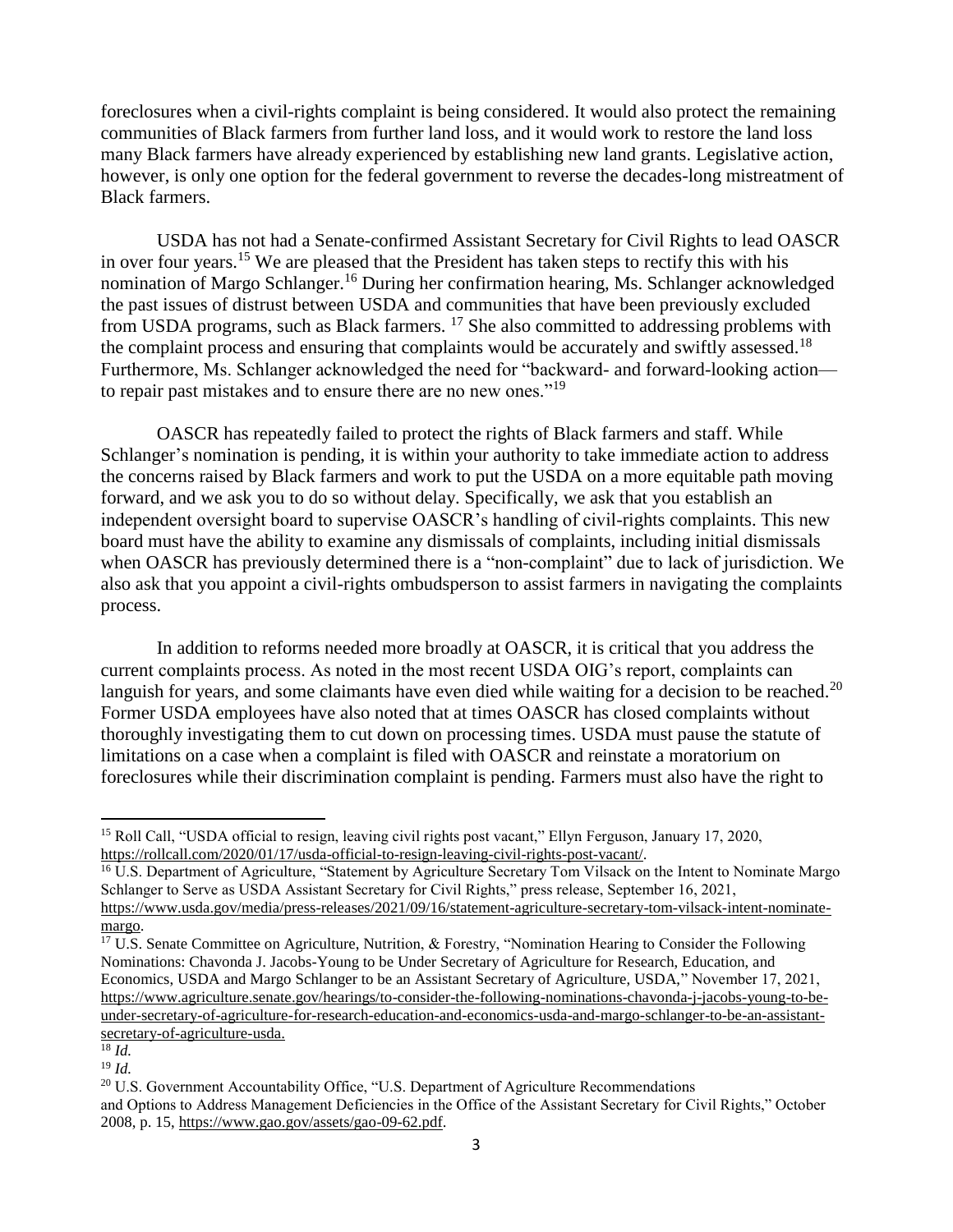appeal decisions made by OASCR and the new board to an administrative law judge for a final adjudication.

Additionally, for too long USDA's Office of the General Counsel (OGC) has inappropriately inserted itself in OASCR's complaint process.<sup>21</sup> Reports from recent and former USDA employees have documented that for over a decade, the OGC has "review[ed] and resolv[ed] discrimination complaints received by [OASCR]." One recent OASCR employee stated, "I often hear my managers say that whatever OGC says is what we're going to do." As the USDA OGC represents the USDA as legal counsel against these claims, it cannot impartially engage in reviewing complaints filed with OASCR. The USDA must immediately ensure OGC is not inappropriately interfering with the OASCR complaint process. OGC senior officials must recommit to protecting and defending the civil rights of Black and other marginalized farmers.

Under existing regulations and statutes, USDA has the authority to implement changes to address decades of discrimination. Existing law and regulations presently give a wide range of authorities that the Secretary may delegate to OASCR to ensure compliance with civil rights laws. For example, USDA could establish an independent oversight board to supervise OASCR's handling of civil-rights and appointing a civil-rights ombudsperson to assist farmers in navigating the complaints process.<sup>22</sup> OASCR has the authority to make "final determinations as to the merits of [discrimination] complaints" independently from other offices at USDA, including OGC.<sup>23</sup> USDA must comply with existing regulations that prohibit farm foreclosures while discrimination complaints are pending before USDA.<sup>24</sup> Under current administrative law regulations, USDA has the authority to "appoint as many administrative law judges as are necessary" to review appeals of OASCR's rulings on discrimination cases,  $25$  which could alleviate backlogs. Current regulations also describe the adjudication process for administrative law judges to review cases of alleged discrimination by USDA in directing its federal programs.<sup>26</sup>

In addition to taking these steps, we also ask that you respond to the following questions by no later than June 16, 2022:

- 1. What actions have already been taken to implement the recommendations made in the USDA OIG's September 2021 report? What action items are currently still being planned but are not yet fully operational? Are there any barriers that USDA faces in implementing the recommendations of the OIG's report? If so, please describe them.
- 2. As this is your third term leading USDA, what has changed in your approach to addressing civil rights concerns over your tenure? What steps failed or were never fully operationalized? What do you plan to do differently going forward?

 $\overline{a}$ 

<sup>&</sup>lt;sup>21</sup> The Counter, "How USDA distorted data to conceal decades of discrimination against Black farmers," Nathan Rosenberg and Bryce Wilson Stucki, June 26, 2019, [https://thecounter.org/usda-black-farmers-discrimination-tom](https://thecounter.org/usda-black-farmers-discrimination-tom-vilsack-reparations-civil-rights/)[vilsack-reparations-civil-rights/.](https://thecounter.org/usda-black-farmers-discrimination-tom-vilsack-reparations-civil-rights/)

 $22$  7 U.S.C. § 6918(c)

 $23$  7 C.F.R. § 15d.5(b)

<sup>24</sup> 7 C.F.R. § 766.358

<sup>25</sup> 5 U.S.C. § 3105

<sup>26</sup> 7 C.F.R. part 15